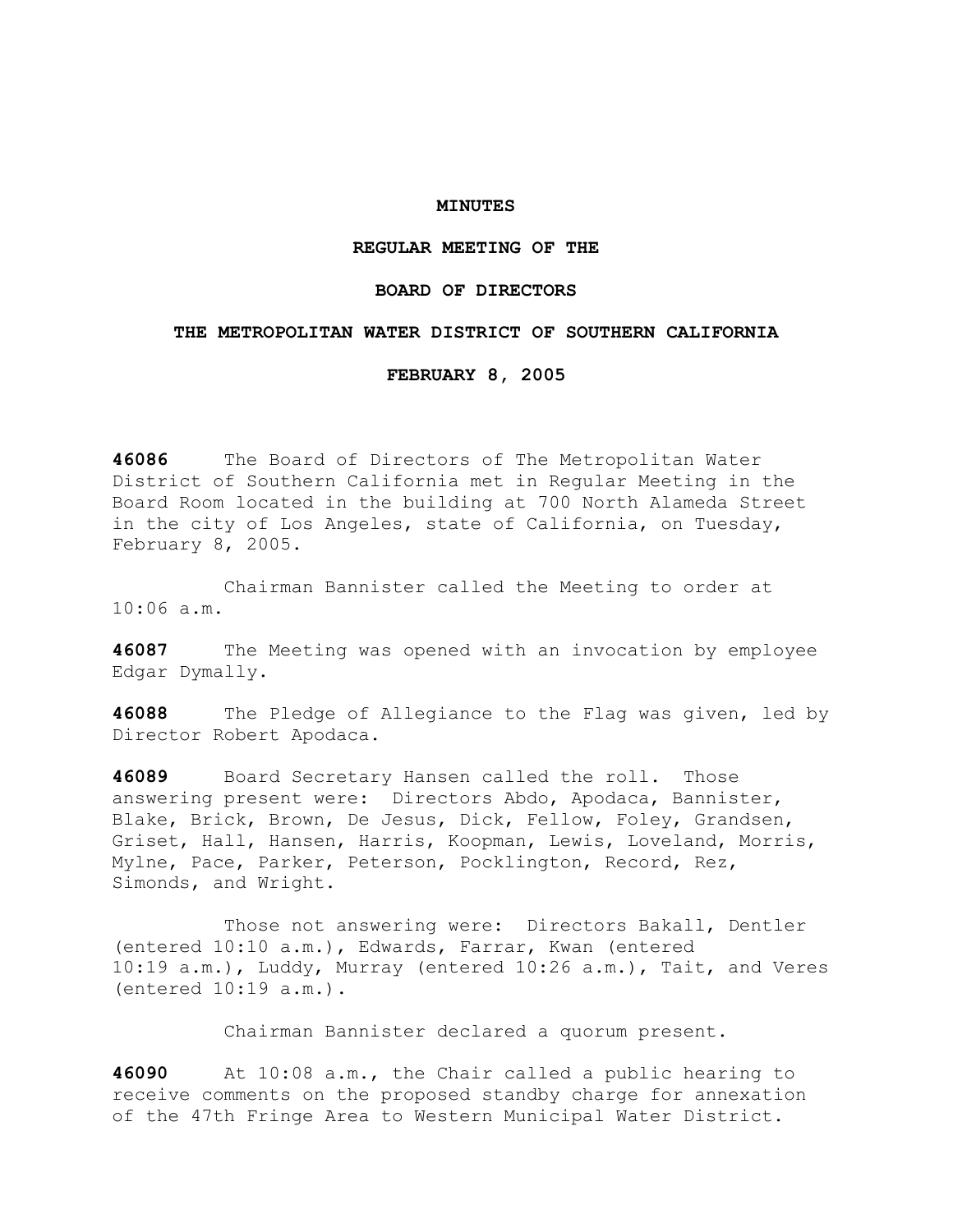No members of the public responded; and after tabulation of the ballots was completed, and with no protests filed, the Chair closed the public hearing at 10:09 a.m.

**46091** On behalf of Flex Your Power, California's statewide energy efficiency education and outreach initiative, Mark Stuart, Southern District Director for the Department of Water Resources; Karen Kukurin, Deputy District Director for Governor Schwarzenegger; and Dan Wasserman, Project Manager with Flex Your Power, honored Metropolitan with a 2004 Flex Your Power Energy Efficiency Award.

Director Dentler took her seat at 10:10 a.m.

**46092** Chairman Bannister presented to Executive Secretary Dawn Chin a pin for her thirty years of service at Metropolitan Water District.

**46093** There being no objection, Chairman Bannister ordered the reading of the Minutes of the Meeting of January 11, 2005, dispensed with, a copy having been mailed to each Director.

 Vice Chairman Blake moved, seconded by Vice Chairman Rez and carried, approving the foregoing Minutes as mailed.

**46094** The General Counsel's letter signed February 1, 2005, was presented, transmitting the credentials evidencing the appointment by the city of Santa Ana of Daniel E. Griset as its representative on Metropolitan's Board for an indefinite term, replacing Thom Coughran.

General Counsel Kightlinger reported the credentials had been examined and found legally sufficient and that the Oath of Office had been administered to Director Griset on February 3, 2005.

 The Chair ordered the credentials, together with the General Counsel's letter, received and filed.

Following an introduction by Director Emeritus Coughran, Mr. Griset took his seat as a Director representing the city of Santa Ana.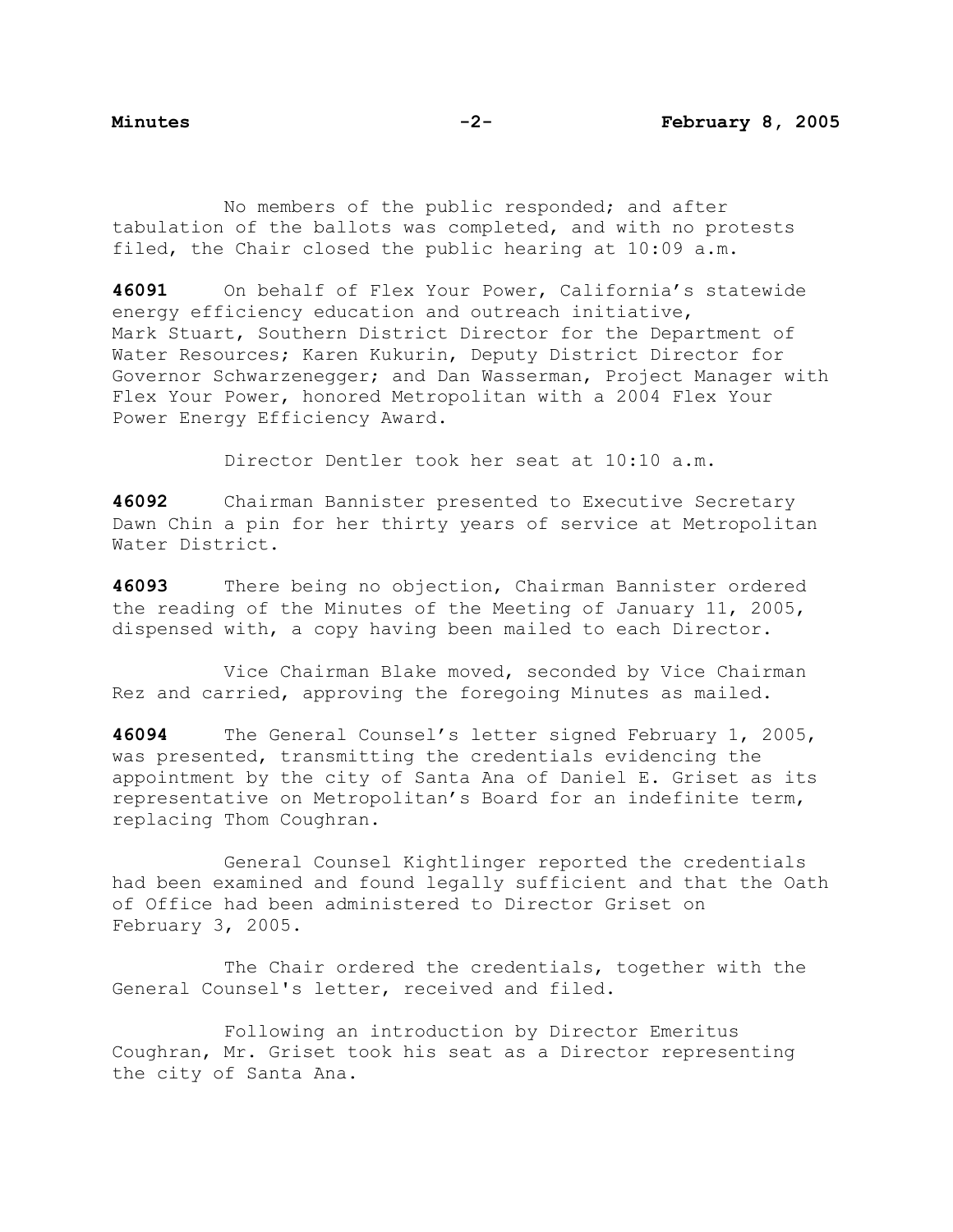Directors Kwan and Veres took their seats at  $10:19$  a.m.

**46095** The General Counsel's letter signed February 1, 2005, was presented, transmitting the credentials evidencing the reappointment by the city of Los Angeles of Robert Simonds as one of its representatives on Metropolitan's Board for the term ending December 31, 2008.

 General Counsel Kightlinger reported the credentials had been examined and found legally sufficient, and that the Oath of Office had been administered to Director Simonds.

 The Chair ordered the credentials, together with the General Counsel's letter, received and filed.

**46096** Chairman Bannister announced the following committee assignments: Director Griset to the Budget, Finance, Investment and Insurance Committee, the Education and Outreach Committee, and the Audit Committee; Director Edwards as Chair of the Ethics Committee; and Director Farrar as Vice Chair of the Ethics Committee.

**46097** Chairman Bannister presided over a Groundwater Conjunctive Use signing ceremony between the city of Compton and Metropolitan, which partnership will enhance water supply reliability by providing nearly 2,300 acre-feet of water in storage in the central basin.

**46098** Chairman Bannister invited members of the public to address the Board on matters within the Board's jurisdiction. No members of the public responded.

**46099** Chairman Bannister reported that he would be establishing a new subcommittee on CALFED/Bay-Delta, which would report both to the Water Planning, Quality and Resources Committee and the Engineering and Operations Committee. The members of the subcommittee will be named at a later date. The Chair stated this subcommittee will work very closely with Vice President of State Water Project Resources Timothy Quinn and other organizations in the north to keep the Board advised as to what Metropolitan is doing on CALFED and the direction in which Metropolitan should go.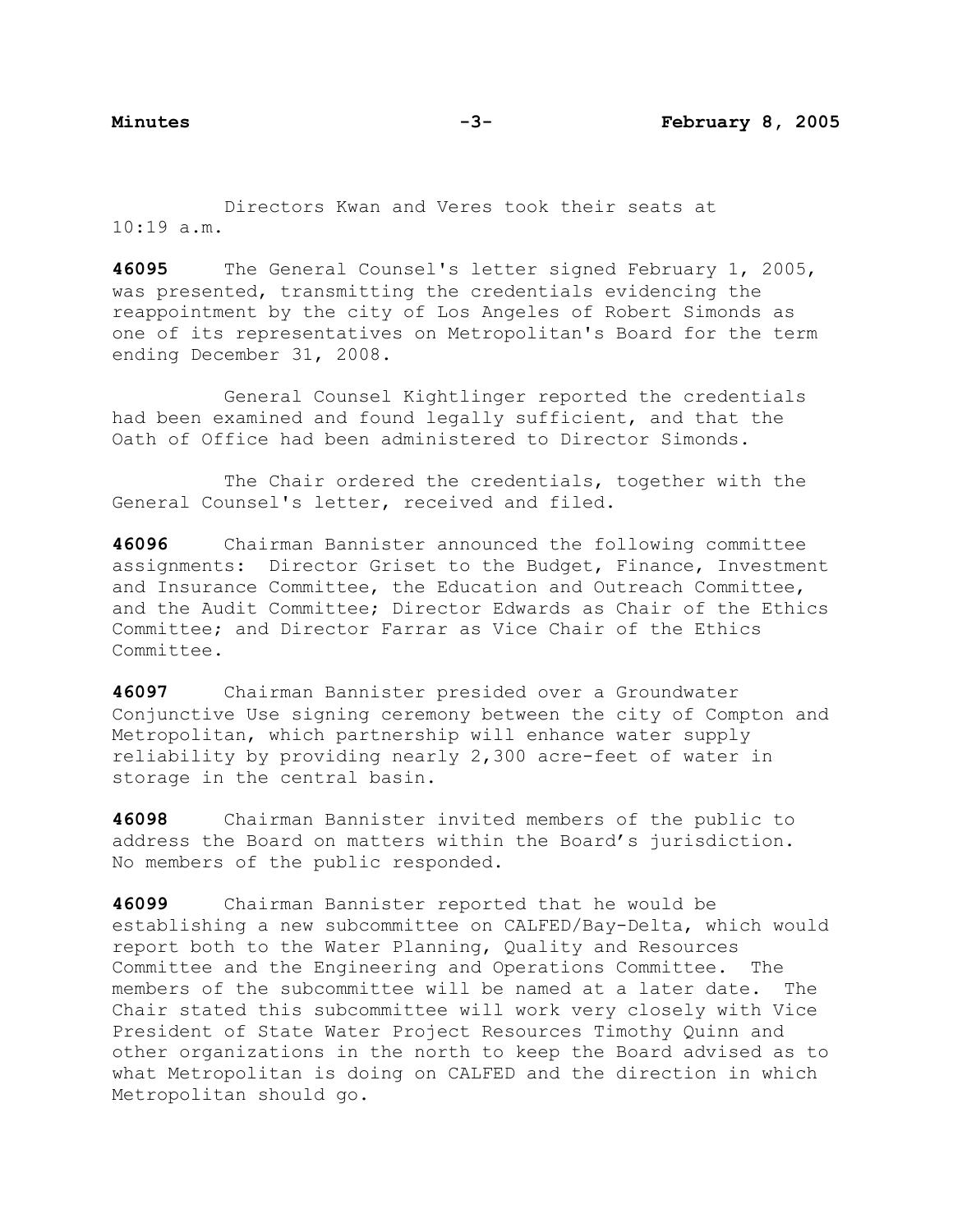Director Murray took his seat at 10:26 a.m.

**46100** Director Brick reported on the ongoing relief efforts of water agencies, engineering companies, ACWA, and UNICEF to aid the countries involved in the tsunami damages of December 26, 2004. He extended an invitation to the Board to attend the Tsunami Relief Lunar New Year Celebration on February 22, 2005, from 5:00-7:00 p.m. at Metropolitan's Headquarters. Director Brick then moved, seconded by Director Murray and carried unanimously, that Metropolitan support the relief effort.

**46101** Regarding Colorado River, Bay-Delta, and CALFED matters, Interim Chief Executive Officer Ivey referred to the activity report for January signed February 2, 2005, which was distributed earlier.

 Interim Chief Executive Officer Ivey reported that staff is currently developing an Ethics Interchange, which would provide regular forums for "ethics coordinators" among the family of Southern California water agencies to gather and compare specific issues of mutual interest. The Interchange would also allow the member agencies and Metropolitan to collaborate with expert resources to develop compatible program components as they find necessary.

 Mr. Ivey further stated the Labor Management Committee has held discussions with the bargaining units on classification issues, and that Labor Management Committee meetings have been suspended pending the completion of upcoming negotiations. An update on the selection of a labor negotiator was presented at the Organization and Personnel Committee. Interim Chief Executive Officer Ivey then called on Jill Wicke for an update on NDMA.

 Water System Operations Group Manager Wicke gave a report on the detection of the unregulated chemical, nitrosodimethylamine or NDMA. This compound is currently not included in the USEPA contaminant candidate list and has shown to cause cancer in lab animals and is possibly a human carcinogen at low levels. As a result, the California Department of Health Sciences has established a notification level of 10 parts per trillion. Ms. Wicke noted that Metropolitan has been sampling for this chemical since 1998 and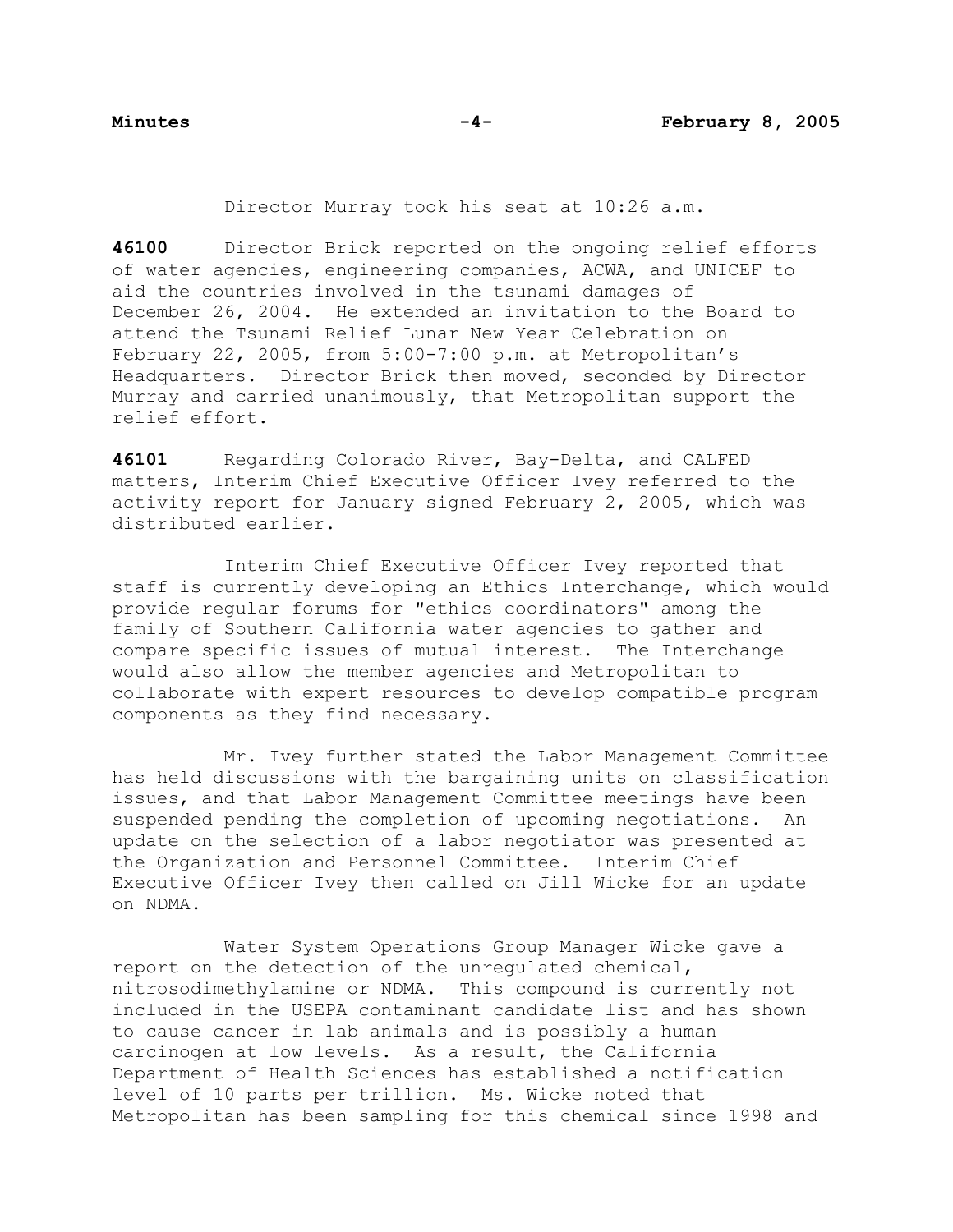in December 2004, NDMA was detected at Service Connection LA-21 immediately downstream of Palos Verdes Reservoir at a concentration of 12.4 parts per trillion, just slightly above the notification level. As a result, this report is provided to inform the Board of the findings, as well as the affected member agency, in this case, the Los Angeles Department of Water and Power. Ms. Wicke said that the preliminary finding in this case was likely due to the disinfection process although the formation of NDMA is not well understood. She stated that staff would continue to monitor for NDMA quarterly, with the next sample to be taken later this month. The Board will be notified of the results.

 Continuing with his report, Mr. Ivey commented on the Metrolink train crash that happened two weeks ago and of the six Metropolitan employees who were on the train, and who are all doing well. News of the employees' status was shared throughout the company via e-mail, and management continued to communicate throughout the day to relay information from Metropolitan Transit Authority about alternative routes and methods for commuters to get home that day.

**46102** Regarding Legal Department activities, General Counsel Kightlinger referred to his activity report for January dated January 31, 2005, which was distributed earlier.

 In the Quantification Settlement Agreement (QSA) related cases, General Counsel Kightlinger reported that Metropolitan joined in a demurrer that was filed by Imperial Irrigation District (IID) against complaints by the county of Imperial. Mr. Kightlinger stated that two cases were dismissed, which still left eight different cases on consolidation in Sacramento, with all challenging various components of the QSA.

 In *Central Delta Water Agency, et al. v. State Water Resources Control Board*, General Counsel Kightlinger stated this is a case that involved a project in which Metropolitan is not a participant. It is the Delta Wetlands Properties project in the Bay-Delta where the project proponent wanted to turn the islands into reservoirs. Delta Wetlands received permits from the SWRCB to do so. The granting of these permits was challenged by a number of local groups, who prevailed in both the Superior Court and the Appellate Court to invalidate the permits. A petition has now been filed with the California Supreme Court and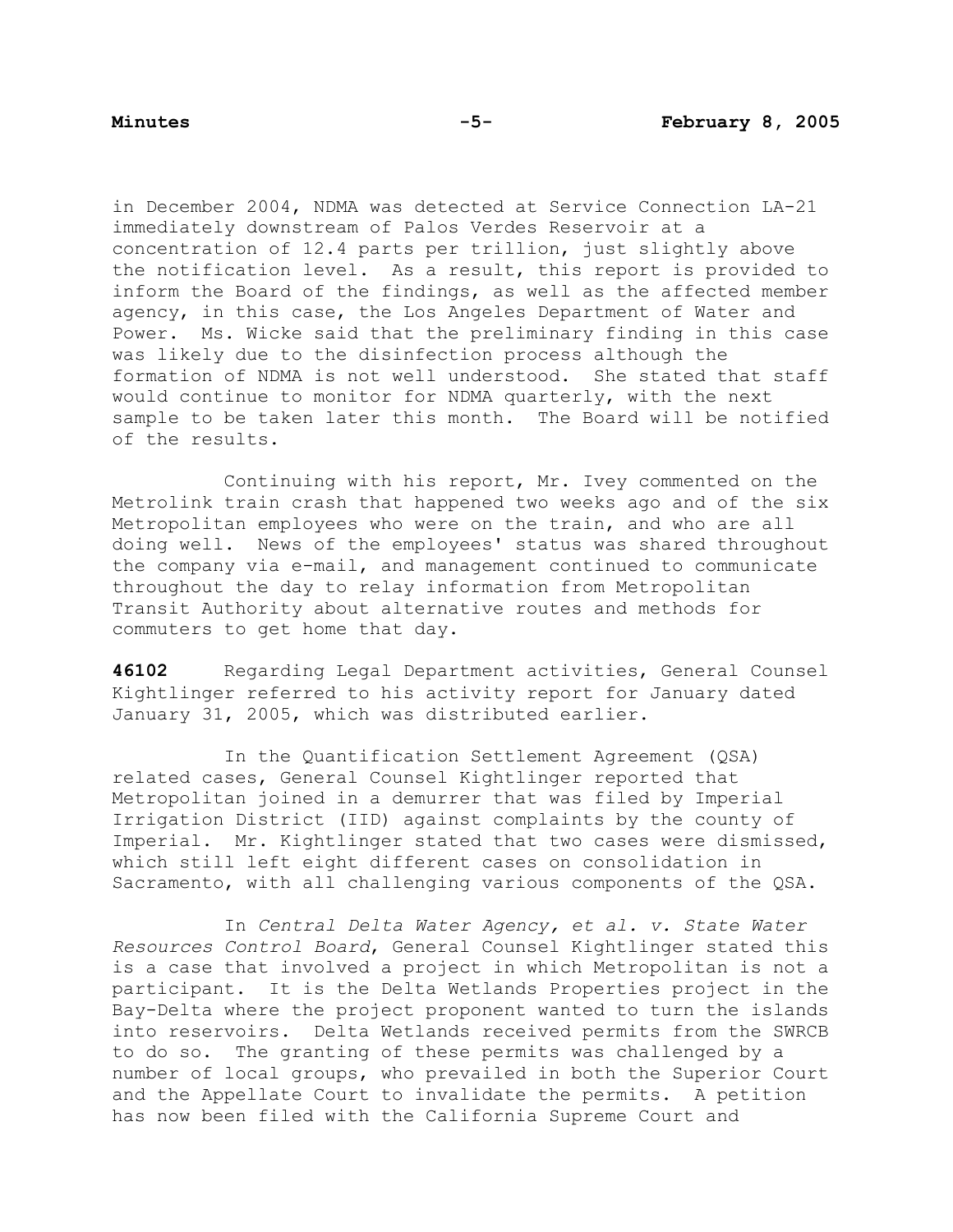Metropolitan filed a joinder in that petition for review on the basis that it has set a poor precedent for planning purposes for most water agencies.

 General Counsel Kightlinger announced the death of Charles Nichols, former Chief Engineer of Metropolitan, who worked on every single Metropolitan treatment plant at some point during their construction. After Mr. Nichols' retirement, he continued to work as a retired annuitant on Diamond Valley Lake.

**46103** General Auditor Riss presented a summary report of the Audit Department's activities for the month of January. He began by noting that two audit reports were issued during the month. Specifically, he noted the Property Leases Audit Report and the Skinner Facility Maintenance Audit Report.

 Mr. Riss then conducted a brief discussion of these reports. He began by reporting that the Property Leases Audit Report was issued with an opinion that the accounting and administrative controls included those practices usually necessary to provide for a generally satisfactory internal control structure. Next, Mr. Riss stated that an audit was conducted on the Skinner Facility Maintenance. He added that this audit was issued with an opinion that the accounting and administrative procedures included those practices usually necessary to provide for a generally satisfactory internal control structure.

 General Auditor Riss then noted that in October 2004 a RFP was issued for external audit services. However, he stated that no qualified bids were received for this work and the Board directed the General Auditor to renegotiate a one-year extension with KPMG for the 2005 Annual Financial audit. Mr. Riss then stated that a correction in this board letter is necessary to properly reflect the fact that this was a negotiated contract per the direction of the Board instead of a competitive process contract as stated in his letter.

**46104** Ethics Officer Elliott referred to her activity report for January dated January 31, 2005, which was distributed earlier.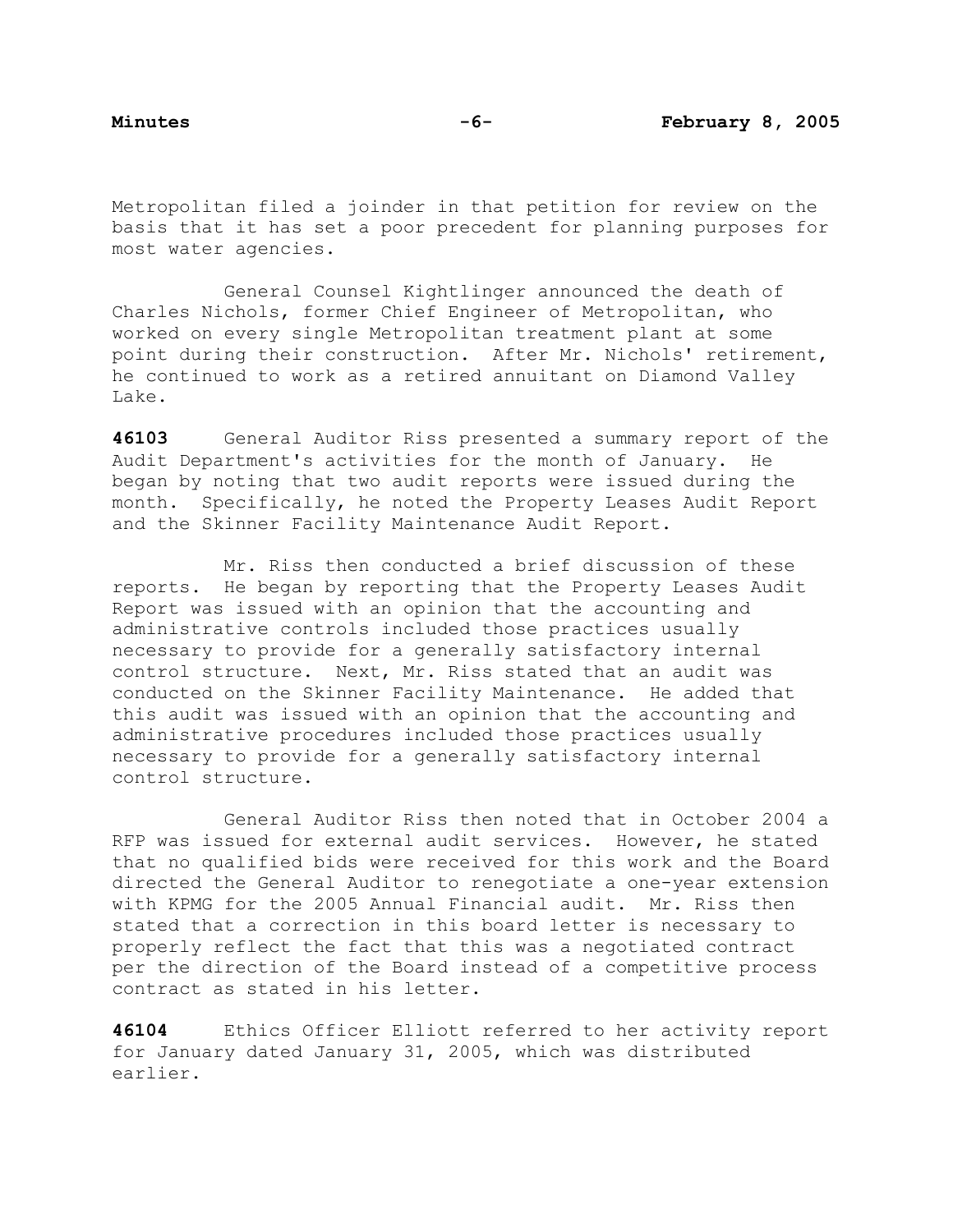Dr. Elliott reported that the hiring for the Ethics Office continued with the new Ethics Educator and the Secretary to the Ethics Officer to begin early next month. She stated that the presentation on Form 700 disclosure was provided at the Ethics Committee meeting yesterday, and reminded Directors and designated employees to complete their filings with the Ethics Office.

 Dr. Elliott commented on the meeting of the Inquiry and Review Committee regarding the complaint concerning the award and administration of the contract with Securitas, the security company hired by Metropolitan. She stated that the matter was investigated internally by the Audit Department and by an External investigator. The committee is now preparing its report and recommendations, which will then be forwarded to her. Following her review, she will then send the committee's and her reports to the Chief Executive Officer who will have thirty days to respond regarding the findings and recommendations.

**46105** Director Pocklington requested Agenda Item 7-3 regarding the repairs to the West Valley Feeder No. 1 be taken off the Consent Calendar.

 Vice Chairman Blake moved, seconded by Director Mylne and carried, and the Board approved the Consent Calendar Items, **M.I. 46106** through **M.I. 46111,** as follows:

**46106** Adopted the California Environmental Quality Act (CEQA) determination and amended Metropolitan Water District Administrative Code Section 3300 regarding the annexation charge calculation, effective January 1, 2006, as set forth in Attachment 1 to the letter signed by the Interim Chief Executive Officer on January 16, 2005.

**46107** Adopted the CEQA determination and (a) appropriated \$840,000 in budgeted funds (Appropriation No. 15380, No. 5, from the Revenue Bonds, Replacement and Refurbishment or General Funds); and authorized (b) preliminary design of the Diemer Washwater Reclamation Plant No. 2 Rehabilitation Project; (c) preliminary and final design of the Diemer Washwater Tank Pumps Replacement Project; and (d) the Chief Executive Officer to have all work performed to replace the Diemer Administration Building roofs, as set forth in the letter signed by the Interim Chief Executive Officer on January 16, 2005.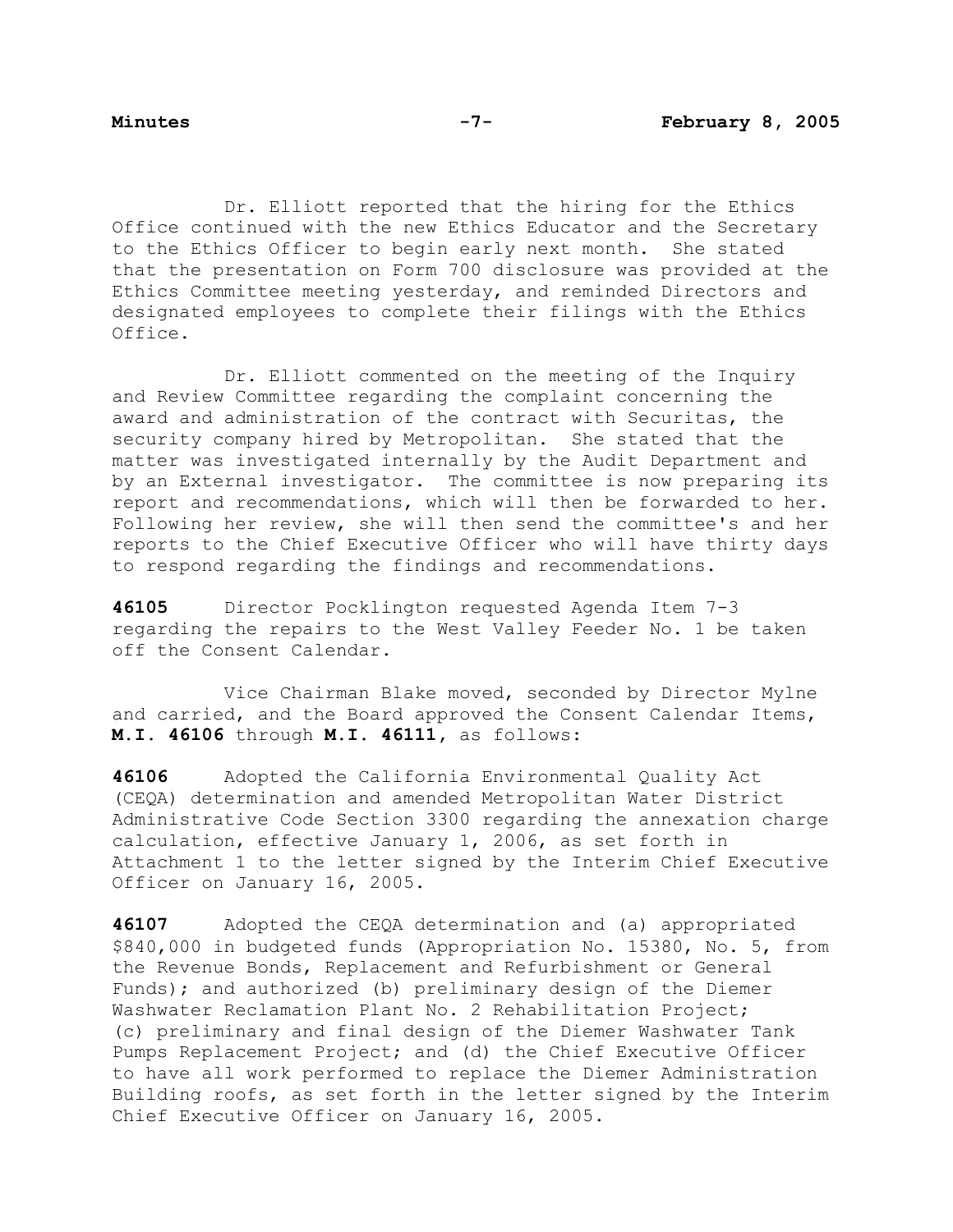**46108** Adopted the CEQA determination and authorized executing one-year water transfer option agreements with Richvale Irrigation District and Western Canal Water District for up to 47,200 acre-feet, based on the terms described in the board letter signed by the Interim Chief Executive Officer on January 25, 2005, and the Addendum to the board letter signed on February 3, 2005. Based on the uncertainty of the ultimate amount of State Water Project supply available to Metropolitan in 2005, it was also recommended that the Board authorize executing the subject water transfer option agreements to provide additional supply options in 2005, and that the decision to execute the options and purchase the transfer water would be made when Metropolitan's water supply picture for 2005 was more certain.

**46109** Adopted the CEQA determination and approved the amendments to Administrative Code Section 7100 *et seq*. relating to Conflicts of Interest and Ethics Requirements, as set forth in the letter jointly signed by the Ethics Officer and the General Counsel on January 18, 2005.

**46110** Adopted the CEQA determination and (a) **Resolution 8931**  granting San Diego County Water Authority's (SDCWA) request for approval of the Baxter Annexation, concurrently to Metropolitan and SDCWA, conditioned upon approval by the San Diego Local Agency Formation Commission, and establishing Metropolitan's terms and conditions for this annexation; and (b) **Resolution 8932** to impose water standby charge at a rate of \$11.51 per acre or per parcel of less than one acre within the proposed annexation area, as set forth in the letter signed by Interim Chief Executive Officer on January 16, 2005, said Resolutions entitled:

**Resolution 8931 RESOLUTION OF THE BOARD OF DIRECTORS OF THE METROPOLITAN WATER DISTRICT OF SOUTHERN CALIFORNIA CONSENTING TO SAN DIEGO COUNTY WATER AUTHORITY'S BAXTER ANNEXATION AND FIXING THE TERMS AND CONDITIONS OF SAID ANNEXATION TO THE METROPOLITAN WATER DISTRICT OF SOUTHERN CALIFORNIA AND MAKING CERTAIN ENVIRONMENTAL FINDINGS RELATING THERETO**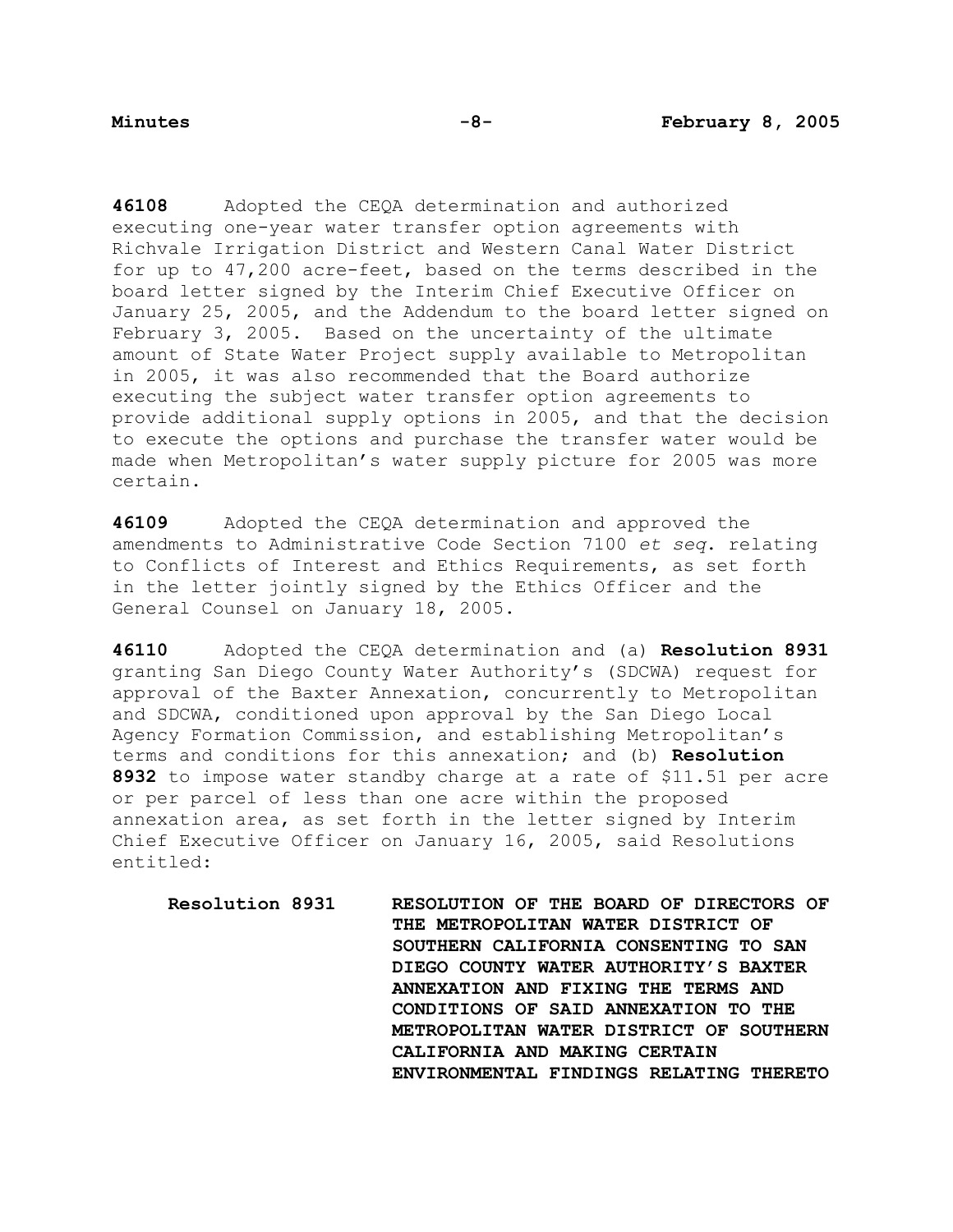# **Resolution 8932 RESOLUTION OF THE BOARD OF DIRECTORS OF THE METROPOLITAN WATER DISTRICT OF SOUTHERN CALIFORNIA FIXING AND ADOPTING WATER STANDBY CHARGE CONTINGENT UPON SAN DIEGO COUNTY WATER AUTHORITY'S BAXTER ANNEXATION**

**46111** Adopted the CEQA determination and (a) **Resolution 8933**  granting Western Municipal Water District's request for annexation of the  $47<sup>th</sup>$  Fringe Area into Metropolitan's service area, conditioned upon approval by the Riverside Local Agency Formation Commission, and establishing Metropolitan's terms and conditions for this annexation; and (b) **Resolution 8934** to impose water standby charge at a rate of \$9.23 per acre or per parcel of less than one acre within the proposed annexation area, as set forth in the letter signed by Interim Chief Executive Officer on January 16, 2005, said Resolutions entitled:

**Resolution 8933 RESOLUTION OF THE BOARD OF DIRECTORS OF THE METROPOLITAN WATER DISTRICT OF SOUTHERN CALIFORNIA CONSENTING TO WESTERN MUNICIPAL WATER DISTRICT'S 47TH FRINGE AREA ANNEXATION AND FIXING THE TERMS AND CONDITIONS OF SAID ANNEXATION TO THE METROPOLITAN WATER DISTRICT OF SOUTHERN CALIFORNIA AND MAKING CERTAIN ENVIRONMENTAL FINDINGS RELATING THERETO** 

**Resolution 8934 RESOLUTION OF THE BOARD OF DIRECTORS OF THE METROPOLITAN WATER DISTRICT OF SOUTHERN CALIFORNIA FIXING AND ADOPTING WATER STANDBY CHARGE CONTINGENT UPON WESTERN MUNICIPAL WATER DISTRICT'S 47TH FRINGE AREA ANNEXATION** 

**46112** Director Pocklington requested that Agenda Item 7-3 be taken off the Consent Calendar to receive clarification on who should bear the cost of repairing the West Valley Feeder No. 1, and amended the recommendation to include that the repair cost be reimbursed pursuant to the terms of the lease agreement with Los Angeles Department of Water and Power (LADWP).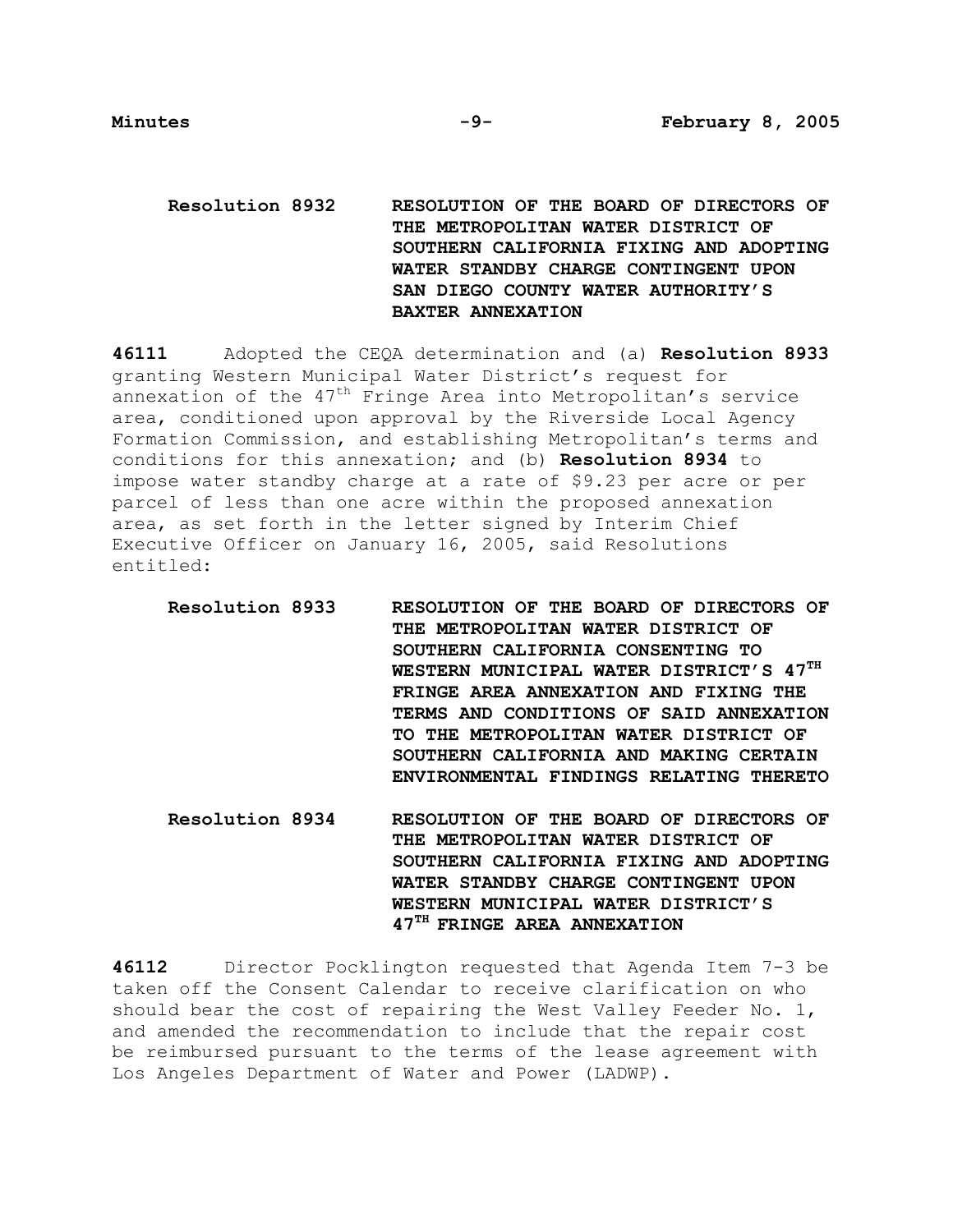Director Pocklington then moved, seconded by Director Parker that the Board approve an amended motion to adopt the CEQA determination and (a) appropriate \$2.16 million (Appropriation No. 15377, No. 10, from the Revenue Bonds Replacement and Refurbishment or General Funds); (b) award a contract for \$989,000 to DenBoer Engineering & Construction Inc. for repairs to the West Valley Feeder No. 1; and (c) that the repair cost of the West Valley Feeder No. 1 be reimbursed pursuant to the terms of the lease agreement with LADWP with a follow-up report to the Board, as set forth in the letter signed by the Interim Chief Executive Officer on January 25, 2005.

The Chair called for a vote on the amended motion, which carried.

**46113** Legal and Claims Committee Chairman De Jesus moved, seconded by Vice Chairman Blake, that the Board adopt the CEQA determination and (a) approve participation in the Lower Colorado River Multi-Species Conservation Program (LCR MSCP); and (b) authorize the Chief Executive Officer to execute the finalized LCR MSCP agreements as approved by the General Counsel, as set forth in the letter signed by the General Counsel on January 20, 2005.

 Director Lewis requested that the motion be amended to add a qualifying statement regarding the obtaining of state permits. Director Lewis therefore moved an amended motion, seconded by Director Parker, that the Board adopt the CEQA determination and (a) approve participation in the Lower Colorado River Multi-Species Conservation Program (LCR MSCP); (b) authorize the Chief Executive Officer to execute the finalized LCR MSCP agreements as approved by the General Counsel; and (c) that state permits would be provided before any agreements are signed.

The Chair called for a vote on the amended motion, which carried.

**46114** Engineering and Operations Committee Chairman Mylne moved, seconded by Vice Chairman Blake and carried, and the Board adopted the CEQA determination and (a) appropriated \$9.l4 million in budgeted funds (Appropriation No. 15388, No. 6, from the Revenue Bonds, Replacement and Refurbishment or General Funds); and (b) awarded a procurement contract for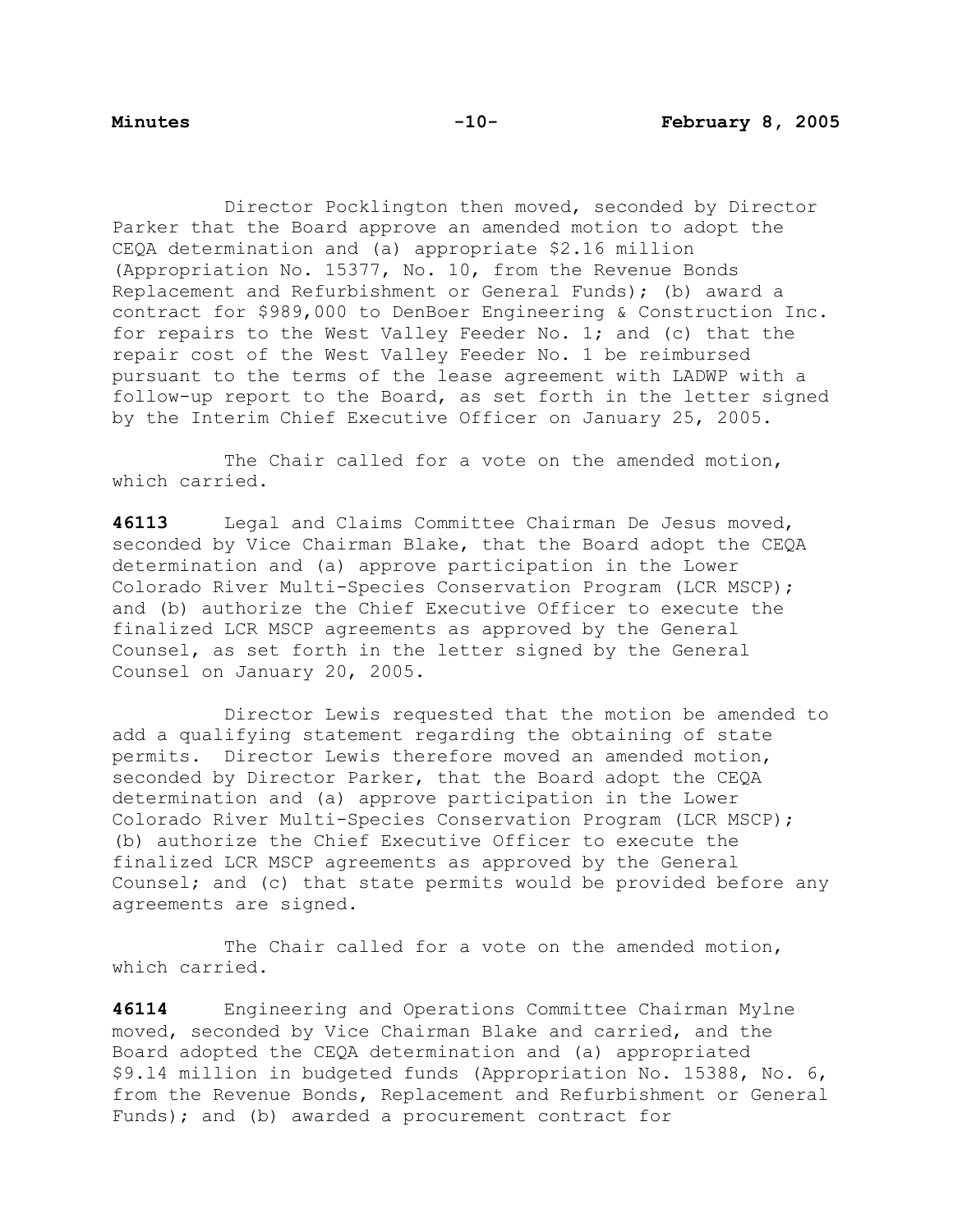\$8.545 million to Ameron International Corporation to furnish fabricated steel pipe and fittings for the Skinner Oxidation Retrofit Program, as set forth in the letter signed by the Interim Chief Executive Officer on January 16, 2005.

**46115** Legal and Claims Committee Chairman De Jesus moved, seconded by Vice Chairman Blake and carried, and authorized increase of \$225,000 in maximum amount payable under the contract with Williams, Yasinski & Jones for legal services to defend Metropolitan in *Lance Charles, Sr. v. Metropolitan*, LASC Case No. BC 313797, as set forth in the confidential letter signed by the General Counsel on January 20, 2005.

**46116** Legal and Claims Committee Chairman De Jesus moved, seconded by Vice Chairman Blake and carried, and authorized increase of \$600,000 in maximum amount payable under the contract with Bergman & Dacey for legal services to defend Metropolitan in *Naylor, et al. v. Metropolitan*, LASC Case No. BC 288114, as set forth in the confidential letter signed by the General Counsel on January 20, 2005.

**46117** At 10:58 a.m., the Chair called the Meeting into closed session pursuant to Government Code Section 54956.9(b) to receive a report on potential claims and reallocate budgeted funds towards extra work authority in the amount of \$25.8 million for Arrowhead Tunnels construction within the Inland Feeder Program.

Director Kwan withdrew from the Meeting at 11:43 a.m.

 At 11:45 a.m., the Chair called the Meeting into open session.

 Engineering and Operations Committee Chairman Mylne moved, seconded by Director Morris and carried, and the Board adopted the CEQA determination and authorized \$25.8 million in additional extra work order authority needed for tunnel boring machine improvements and to pay for future extra work that may be required by the contractor and authorized adjustments to the work program in the form of directed work, mining incentives, and contract amendments, as set forth in the confidential letter signed by the Interim Chief Executive Officer on January 25, 2005.